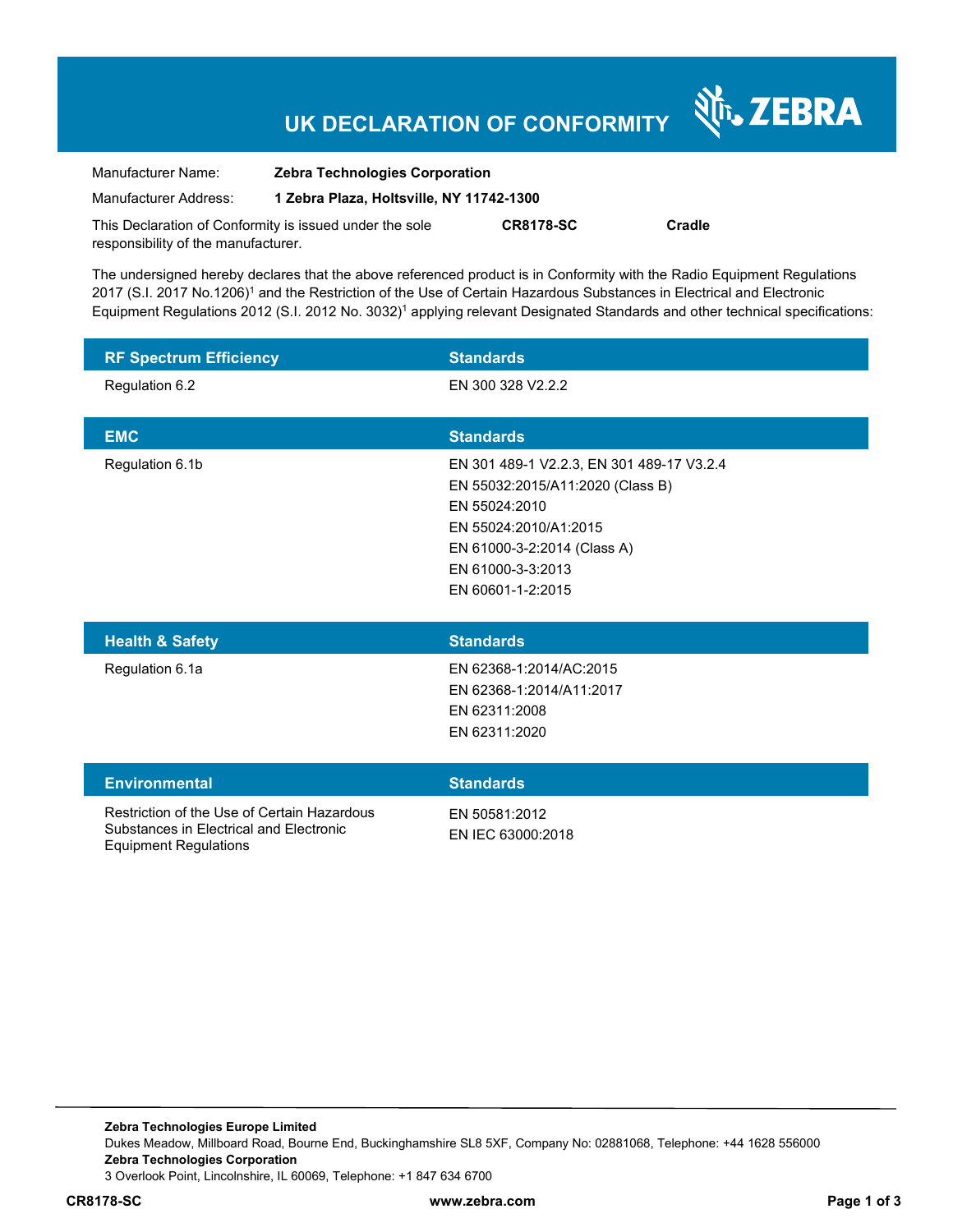## **UK DECLARATION OF CONFORMITY**

With regard to the Radio Equipment Regulations 2017 (S.I. 2017 No.1206)<sup>1</sup>, the conformity assessment procedure referred to in regulation 41(4)(a) and detailed in Schedule 2 has been followed.

1 As amended by applicable EU withdrawal legislation implemented at the time of issuing this declaration

#### **Signed on behalf of Zebra Technologies Corporation**

*(Signature of authorized person)* Marco Belli Rev: A Alexander Communication of the Communication of the Communication of the Communication of the Communication of the Communication of the Communication of the Communication of the Communication of the Comm Sr. Manager, Regulatory **Date: 30 April 2021** Place: Bourne End, UK

र्शे<sub>ि</sub> ZEBRA